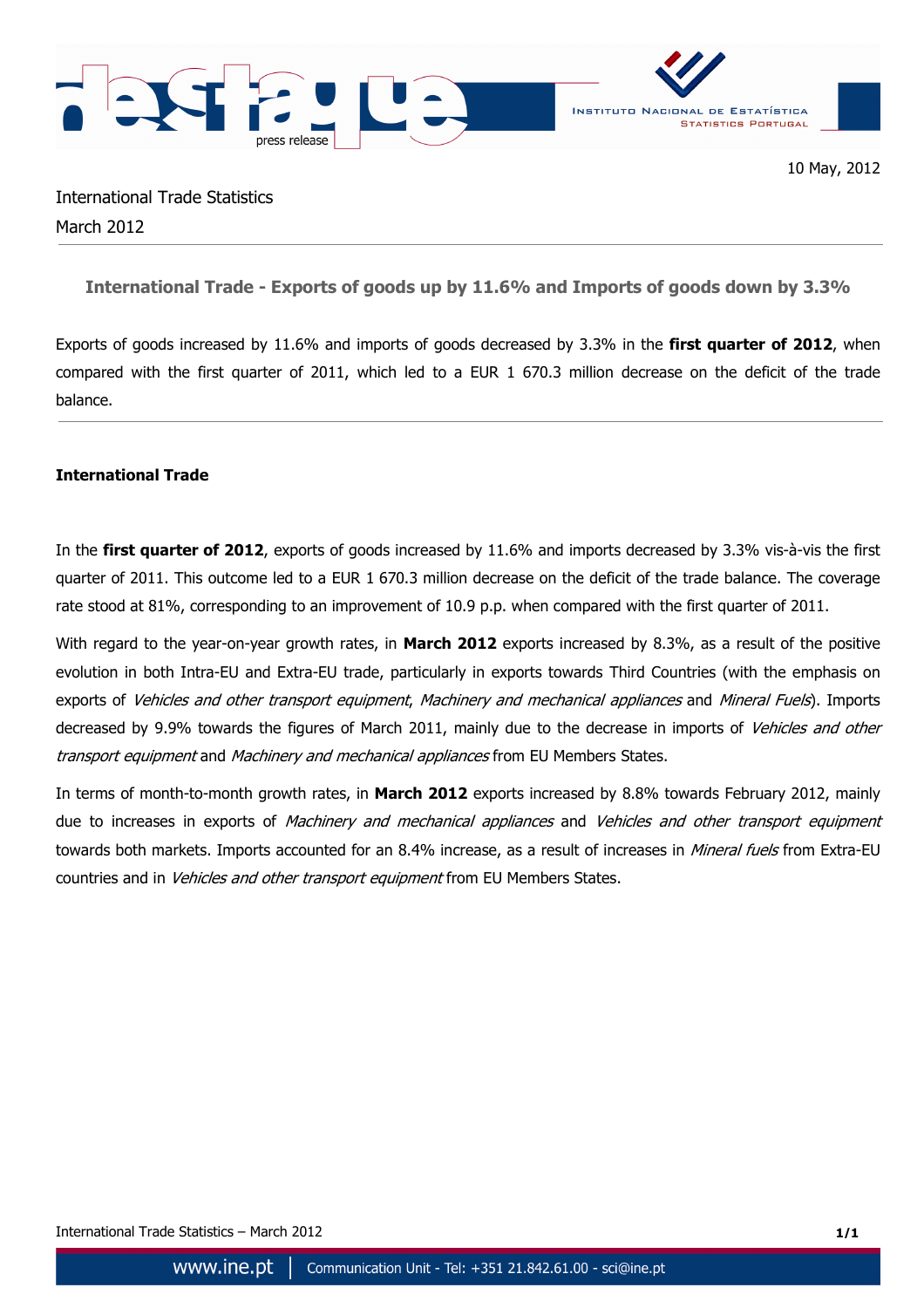



| <b>GLOBAL DATA</b>             | € Million   | <b>GROWTH</b><br><b>RATE</b>      |               |
|--------------------------------|-------------|-----------------------------------|---------------|
|                                |             | JAN 11 to MAR 11 JAN 12 to MAR 12 | $\frac{0}{0}$ |
| <b>INTERNATIONAL</b>           |             |                                   |               |
| Exports (Fob)                  | 10 213.4    | 11 400.7                          | 11.6          |
| Imports (Cif)                  | 14 5 64.8   | 14 081.8                          | $-3.3$        |
| <b>Trade Balance</b>           | $-4351.4$   | $-2681.1$                         |               |
| Coverage rate (%)              | 70.1        | 81.0                              |               |
| <b>INTRA-EU</b>                |             |                                   |               |
| Exports (Fob)                  | 7841.6      | 8 2 6 2.5                         | 5.4           |
| Imports (Cif)                  | 11 026.8    | 10 034.7                          | $-9.0$        |
| <b>Trade Balance</b>           | $-3185.2$   | $-1772.1$                         |               |
| Coverage rate (%)              | 71.1        | 82.3                              |               |
| EURO ZONE                      |             |                                   |               |
| Exports (Fob)                  | 6 785.2     | 7 0 27.9                          | 3.6           |
| Imports (Cif)                  | 9 9 5 4.4   | 9 0 9 0.3                         | $-8.7$        |
| Trade Balance                  | $-3169.2$   | $-2062.4$                         |               |
| Coverage rate (%)              | 68.2        | 77.3                              |               |
| <b>EXTRA-EU</b>                |             |                                   |               |
| Exports (Fob)                  | 2 371.8     | 3 1 3 8.2                         | 32.3          |
| Imports (Cif)                  | 3 538.0     | 4 0 4 7 . 1                       | 14.4          |
| <b>Trade Balance</b>           | $-1166.1$   | $-908.9$                          |               |
| Coverage rate (%)              | 67.0        | 77.5                              |               |
| EXCLUDING FUELS AND LUBRICANTS |             |                                   |               |
| Exports (Fob)                  | 2 1 1 9 . 1 | 2 550.8                           | 20.4          |
| Imports (Cif)                  | 1989.6      | 1 7 1 4 . 1                       | $-13.8$       |
| <b>Trade Balance</b>           | 129.5       | 836.6                             |               |
| Coverage rate (%)              | 106.5       | 148.8                             |               |

#### **PRELIMINA BY GLOBAL DATA**

### **Intra-EU Trade**

In the **first quarter of 2012**, exports increased by 5.4% while imports decreased by 9% vis-à-vis the first quarter of 2011.

In **March 2012** there was a 2.8% growth in Intra-EU exports vis-à-vis March 2011, mainly due to increases in Other products (namely in Gold, including gold plated with platinum, unwrought or not further worked than semimanufactured or in powder form essentially towards the Italian and Belgian markets), Machinery and mechanical appliances and Vehicles and other transport equipment (mainly Parts and accessories for motor cars vehicles and Passenger motor cars). On the other hand, Intra-EU imports decreased by 14.1%, essentially due to falls in imports of Vehicles and other transport equipment (mainly Passenger motor cars) and in Machinery and mechanical appliances.

In **March 2012**, exports grew by 9.8% vis-à-vis February 2012, due to increases in exports of Machinery and mechanical appliances, Vehicles and other transport equipment (mainly Passenger motor cars and Motor vehicles for the transport of goods) and Chemical products (namely Saturated acyclic hydrocarbons). Imports increased by 6.9% essentially due to Vehicles and other transport equipment (mainly Passenger motor cars and Parts and accessories for motor cars vehicles).

International Trade Statistics – March 2012 **2/2**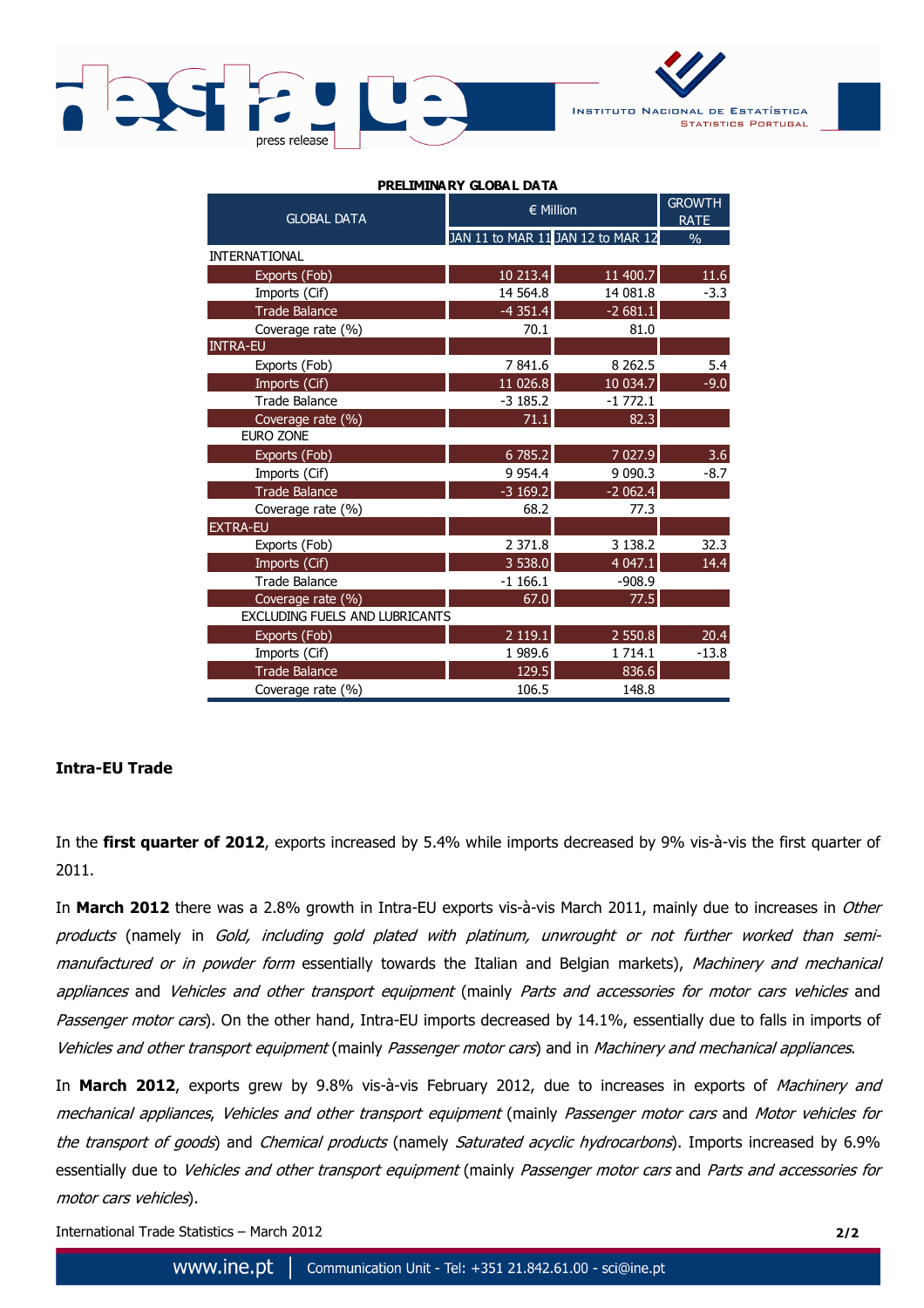



#### **Extra-EU Trade**

In the **first quarter of 2012,** vis-à-vis the first quarter of 2011, both exports and imports increased sharply by, 32.3% and 14.4% respectively, corresponding to a deficit of EUR 908.9 million, with a correspondent coverage rate of 77.5%.

With the exclusion of Fuels and lubricants, Extra-EU exports increased by 20.4% and Extra-EU imports decreased by 13.8%, when compared with first quarter of 2011. Trade balance, excluding these types of products, reached a EUR 836.6 million surplus, corresponding to a 148.8% coverage rate.

In **March 2012**, exports to Third Countries grew by 26.4% vis-à-vis March 2011, essentially due to increases in exports of *Vehicles and other transport equipment* (particularly *Passenger motor cars* towards the Chinese market), Mineral fuels (namely Motor spirit, Jet fuel and Fuel oils) and Machinery and mechanical appliances (mainly Radiobroadcast receivers capable of receiving and decoding digital Radio Data System signals). Extra-EU imports accounted for an increase of 3.1% mainly due to the growth in Mineral fuels, namely Petroleum oils and oils obtained from bituminous minerals, crude.

In **March 2012**, vis-à-vis February 2012, Extra-EU exports went up by 6.2%, due to increases in Vehicles and other transport equipment (mainly Passenger motor cars towards the Chinese market), Machinery and mechanical appliances (mainly Liquid dielectric transformers, having a power handling capacity  $> 10.000$  kVA) and Mineral products (mainly Copper ores and concentrates). Extra-EU imports accounted for an increase of 12.3%, mostly due to Mineral fuels.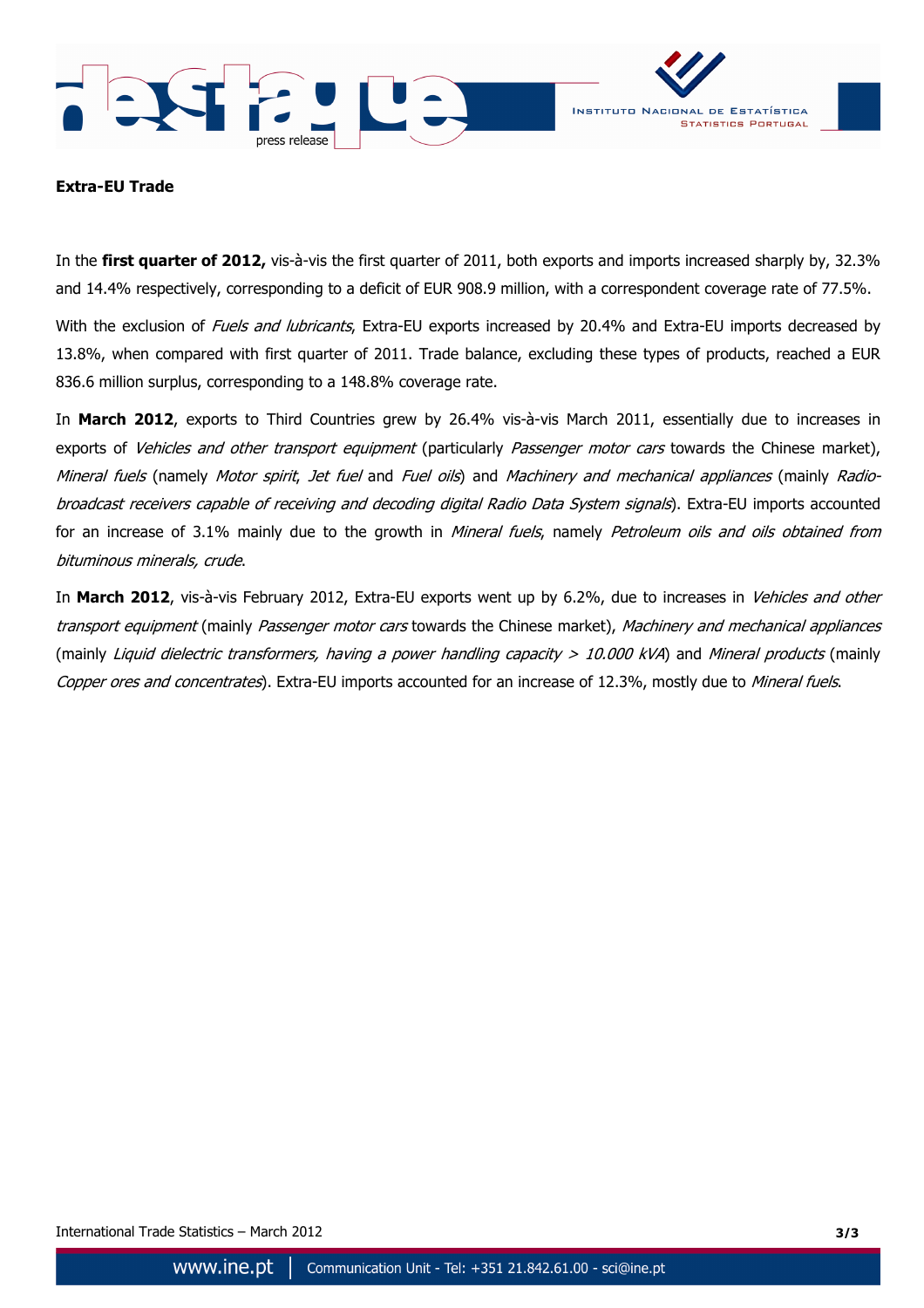

#### **PRELIMINARY MONTHLY DATA - EXPORTS**

|                  | <b>INTERNATIONAL</b> |         |                    | <b>INTRA-EU</b>    |               |                |                    | <b>EXTRA-EU</b>    |               |                |                    |                             |  |
|------------------|----------------------|---------|--------------------|--------------------|---------------|----------------|--------------------|--------------------|---------------|----------------|--------------------|-----------------------------|--|
|                  |                      |         | <b>EXPORTS</b>     |                    |               | <b>EXPORTS</b> |                    |                    |               | <b>EXPORTS</b> |                    |                             |  |
| <b>MONTH</b>     | $\in$ Million        |         | <b>GROWTH RATE</b> |                    | $\in$ Million |                | <b>GROWTH RATE</b> |                    | $\in$ Million |                | <b>GROWTH RATE</b> |                             |  |
|                  |                      |         |                    | $\frac{0}{0}$      |               |                |                    | $\frac{0}{0}$      |               |                | $\frac{0}{0}$      |                             |  |
|                  | 2011                 | 2012    | Year-on-<br>year   | Month-to-<br>month | 2011          | 2012           | Year-on-<br>year   | Month-to-<br>month | 2011          | 2012           | year               | Year-on- Month-to-<br>month |  |
| <b>TOTAL</b>     | 42 3 84              | 11 401  |                    |                    | 31 403        | 8 2 6 3        |                    |                    | 10 982        | 3 1 3 8        |                    |                             |  |
| <b>JANUARY</b>   | 3 1 2 1              | 3 5 4 7 | 13.6               | 8.1                | 2 4 2 0       | 2 5 8 0        | 6.6                | 12.6               | 702           | 967            | 37.8               | $-2.3$                      |  |
| <b>FEBRUARY</b>  | 3 3 1 4              | 3761    | 13.5               | 6.0                | 2 5 2 8       | 2 7 0 8        | 7.1                | 5.0                | 786           | 1 0 5 3        | 34.0               | 8.9                         |  |
| <b>MARCH</b>     | 3779                 | 4 0 9 2 | 8.3                | 8.8                | 2894          | 2 9 7 4        | 2.8                | 9.8                | 885           | 1 1 1 8        | 26.4               | 6.2                         |  |
| <b>APRIL</b>     | 3 441                |         |                    |                    | 2 5 5 2       |                |                    |                    | 889           |                |                    |                             |  |
| MAY              | 3 701                |         |                    |                    | 2 7 9 0       |                |                    |                    | 911           |                |                    |                             |  |
| <b>JUNE</b>      | 3 5 8 8              |         |                    |                    | 2673          |                |                    |                    | 915           |                |                    |                             |  |
| <b>JULY</b>      | 3 777                |         |                    |                    | 2817          |                |                    |                    | 960           |                |                    |                             |  |
| <b>AUGUST</b>    | 2 9 2 4              |         |                    |                    | 2055          |                |                    |                    | 869           |                |                    |                             |  |
| <b>SEPTEMBER</b> | 3792                 |         |                    |                    | 2 7 9 2       |                |                    |                    | 1 000         |                |                    |                             |  |
| <b>OCTOBER</b>   | 3790                 |         |                    |                    | 2 7 8 8       |                |                    |                    | 1 0 0 2       |                |                    |                             |  |
| <b>NOVEMBER</b>  | 3876                 |         |                    |                    | 2 8 0 2       |                |                    |                    | 1 0 7 4       |                |                    |                             |  |
| <b>DECEMBER</b>  | 3 2 8 2              |         |                    |                    | 2 2 9 2       |                |                    |                    | 990           |                |                    |                             |  |

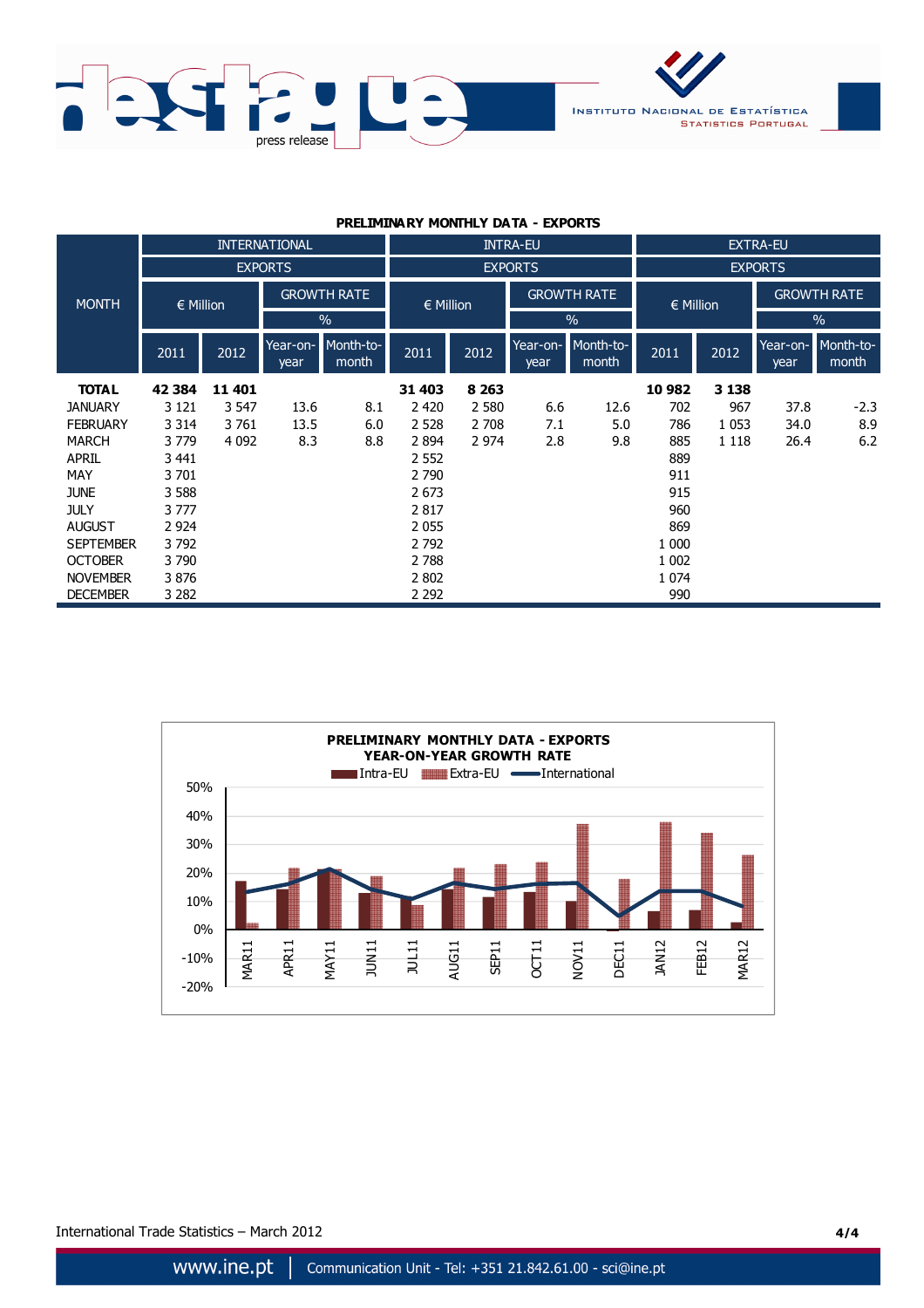

| <b>PRELIMINARY MONTHLY DATA - IMPORTS</b> |  |  |  |
|-------------------------------------------|--|--|--|
|-------------------------------------------|--|--|--|

|                  | <b>INTERNATIONAL</b> |         |                                     | <b>INTRA-EU</b>    |                |         |                                     | <b>EXTRA-EU</b>    |                |         |                    |                    |
|------------------|----------------------|---------|-------------------------------------|--------------------|----------------|---------|-------------------------------------|--------------------|----------------|---------|--------------------|--------------------|
|                  | <b>IMPORTS</b>       |         |                                     |                    | <b>IMPORTS</b> |         |                                     |                    | <b>IMPORTS</b> |         |                    |                    |
| <b>MONTH</b>     | $\in$ Million        |         | <b>GROWTH RATE</b><br>$\frac{0}{0}$ |                    | $\in$ Million  |         | <b>GROWTH RATE</b><br>$\frac{0}{0}$ |                    | $\in$ Million  |         | <b>GROWTH RATE</b> |                    |
|                  |                      |         |                                     |                    |                |         |                                     |                    |                |         | $\%$               |                    |
|                  | 2011                 | 2012    | Year-on-<br>year                    | Month-to-<br>month | 2011           | 2012    | Year-on-<br>year                    | Month-to-<br>month | 2011           | 2012    | Year-on-<br>year   | Month-to-<br>month |
| <b>TOTAL</b>     | 57 730               | 14 082  |                                     |                    | 42 149         | 10 035  |                                     |                    | 15 581         | 4 0 4 7 |                    |                    |
| <b>JANUARY</b>   | 4 4 5 3              | 4 5 9 5 | 3.2                                 | 4.3                | 3 3 6 1        | 3 1 7 5 | $-5.5$                              | $-3.3$             | 1 0 9 3        | 1420    | 29.9               | 26.6               |
| <b>FEBRUARY</b>  | 4 6 3 6              | 4 5 5 3 | $-1.8$                              | $-0.9$             | 3 5 3 8        | 3 3 1 5 | $-6.3$                              | 4.4                | 1 0 9 8        | 1 2 3 8 | 12.7               | $-12.8$            |
| <b>MARCH</b>     | 5 4 7 5              | 4 9 3 4 | $-9.9$                              | 8.4                | 4 1 2 8        | 3 5 4 5 | $-14.1$                             | 6.9                | 1 3 4 7        | 1 3 9 0 | 3.1                | 12.3               |
| <b>APRIL</b>     | 5 0 1 0              |         |                                     |                    | 3 5 5 6        |         |                                     |                    | 1 4 5 4        |         |                    |                    |
| MAY              | 5 4 3 8              |         |                                     |                    | 3778           |         |                                     |                    | 1 6 6 0        |         |                    |                    |
| <b>JUNE</b>      | 4 607                |         |                                     |                    | 3 3 9 7        |         |                                     |                    | 1 2 1 1        |         |                    |                    |
| <b>JULY</b>      | 4 9 0 6              |         |                                     |                    | 3 4 8 7        |         |                                     |                    | 1 4 1 9        |         |                    |                    |
| <b>AUGUST</b>    | 4 2 3 4              |         |                                     |                    | 3 0 1 3        |         |                                     |                    | 1 2 2 2        |         |                    |                    |
| <b>SEPTEMBER</b> | 5 100                |         |                                     |                    | 3 5 6 8        |         |                                     |                    | 1 5 3 2        |         |                    |                    |
| <b>OCTOBER</b>   | 4720                 |         |                                     |                    | 3 5 6 6        |         |                                     |                    | 1 1 5 4        |         |                    |                    |
| <b>NOVEMBER</b>  | 4 7 4 4              |         |                                     |                    | 3 4 7 4        |         |                                     |                    | 1 2 6 9        |         |                    |                    |
| <b>DECEMBER</b>  | 4 4 0 6              |         |                                     |                    | 3 2 8 4        |         |                                     |                    | 1 1 2 2        |         |                    |                    |



International Trade Statistics – March 2012 **5/5**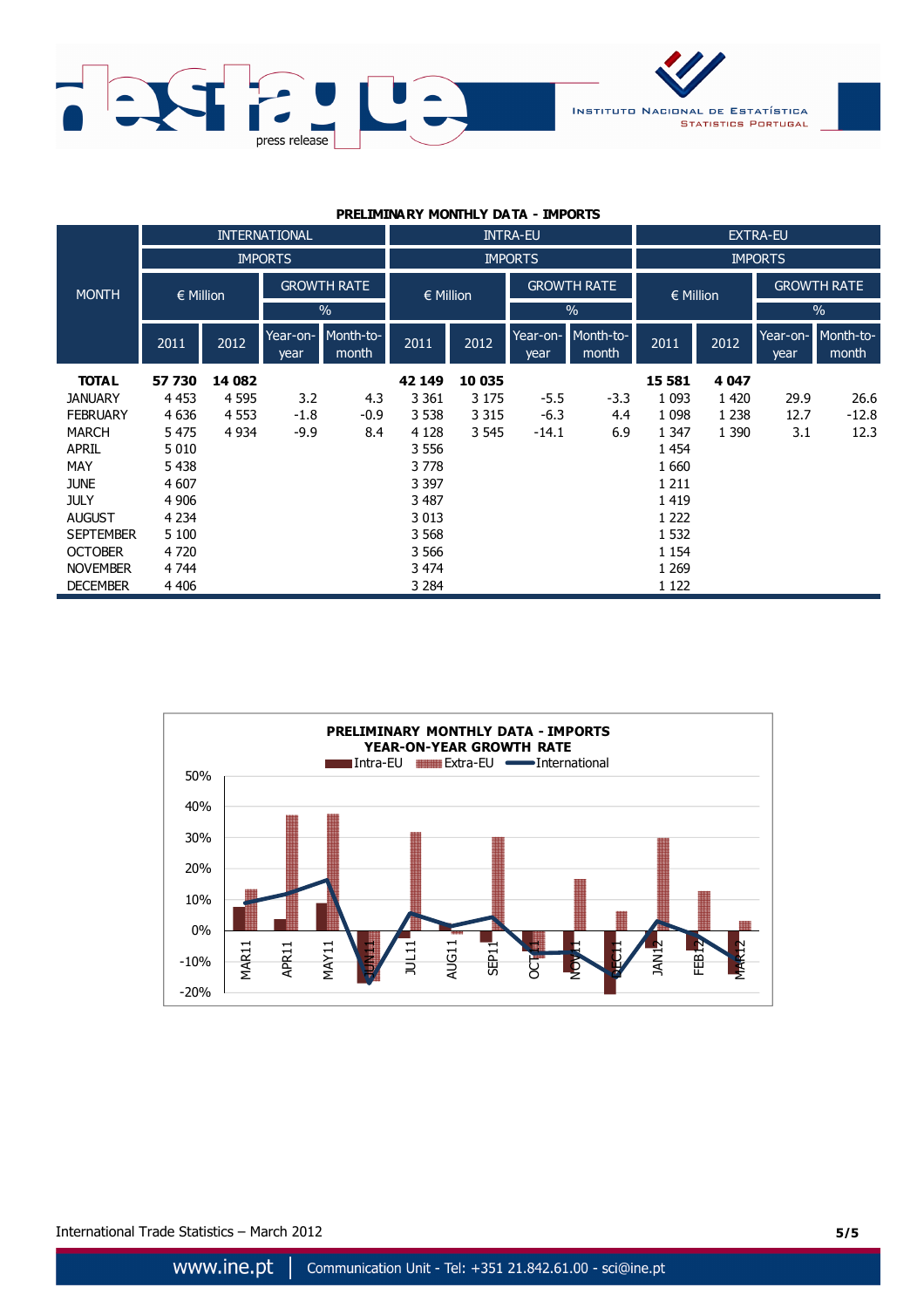



#### **Broad Economic Categories**

In the first quarter of 2012, exports of Fuels and lubricants increased sharply (+80.6%), when compared with the first quarter of 2011, mainly due to processed goods. Capital goods (+22.2%), Food and beverages (+13.5%) and Transport equipment, parts and accessories (+12.4%) recorded significant increases as well.

For the same period, on the import side, the emphasis goes to the falls registered in Transport equipment, parts and accessories thereof (-25.6%), Food and beverages (-9.2%) and in Capital goods (-8.3%) and to the rise in Fuels and lubricants (+40.3%), mostly due to the performance of primary products.

| PRELIMINARY GLOBAL DATA   |                      |                                   |                              |                              |                             |                              |  |  |  |
|---------------------------|----------------------|-----------------------------------|------------------------------|------------------------------|-----------------------------|------------------------------|--|--|--|
| BROAD ECONOMIC CATEGORIES | <b>INTERNATIONAL</b> |                                   |                              |                              |                             |                              |  |  |  |
|                           | <b>EXPORTS</b>       |                                   |                              | <b>IMPORTS</b>               |                             |                              |  |  |  |
|                           | $\in$ Million        |                                   | <b>GROWTH</b><br><b>RATF</b> | $\in$ Million                |                             | <b>GROWTH</b><br><b>RATF</b> |  |  |  |
|                           | <b>MAR 11</b>        | $JAN 11 to$ $JAN 12 to$<br>MAP 12 | $\frac{0}{0}$                | $JAN$ 11 to<br><b>MAR 11</b> | JAN 12 to<br>$M\Delta R$ 12 | $\frac{0}{2}$                |  |  |  |

| <b>FOOD AND BEVERAGES</b>                             | 903     | 1 0 2 5 | 13.5    | 1811    | 1 6 4 4        | $-9.2$  |
|-------------------------------------------------------|---------|---------|---------|---------|----------------|---------|
| PRIMARY                                               | 256     | 279     | 8.8     | 789     | 684            | $-13.3$ |
| <b>PROCESSED</b>                                      | 647     | 746     | 15.4    | 1 0 2 2 | 960            | $-6.0$  |
| INDUSTRIAL SUPPLIES NOT ELSEWHERE SPECIFIED           | 3 7 9 8 | 3 9 6 1 | 4.3     | 4 3 4 8 | 4 0 5 3        | $-6.8$  |
| <b>PRIMARY</b>                                        | 421     | 391     | $-7.3$  | 468     | 453            | $-3.2$  |
| <b>PROCESSED</b>                                      | 3 3 7 7 | 3 5 7 0 | 5.7     | 3880    | 3 600          | $-7.2$  |
| <b>FUELS AND LUBRICANTS</b>                           | 479     | 866     | 80.6    | 2 1 3 1 | 2 9 9 1        | 40.3    |
| PRIMARY                                               | 0       | 1       | 163.6   | 1 1 6 9 | 2 2 8 3        | 95.3    |
| <b>PROCESSED</b>                                      | 479     | 865     | 80.5    | 962     | 708            | $-26.5$ |
| CAPITAL GOODS, AND PARTS AND ACCESSORIES THEREOF (1)  | 1 0 6 7 | 1 3 0 5 | 22.2    | 1973    | 1810           | $-8.3$  |
| CAPITAL GOODS (EXCEPT TRANSPORT EQUIPMENT)            | 623     | 786     | 26.3    | 1 1 5 8 | 1 0 9 2        | $-5.7$  |
| PARTS AND ACCESSORIES                                 | 445     | 518     | 16.5    | 816     | 718            | $-11.9$ |
| TRANSPORT EQUIPMENT AND PARTS AND ACCESSORIES THEREOF | 1 9 6 8 | 2 2 1 2 | 12.4    | 2 1 1 1 | 1570           | $-25.6$ |
| PASSENGER MOTOR CARS                                  | 609     | 722     | 18.6    | 904     | 464            | $-48.7$ |
| <b>OTHER</b>                                          | 200     | 327     | 63.3    | 238     | 114            | $-52.1$ |
| PARTS AND ACCESSORIES                                 | 1 1 5 9 | 1 1 6 3 | 0.4     | 969     | 993            | 2.4     |
| CONSUMER GOODS NOT ELSEWHERE SPECIFIED                | 1895    | 2 0 2 5 | 6.8     | 2 1 3 6 | 2 0 1 0        | $-5.9$  |
| <b>DURABLE</b>                                        | 221     | 244     | 10.7    | 347     | 309            | $-11.2$ |
| <b>SEMI-DURABLE</b>                                   | 1 0 9 9 | 1 1 5 6 | 5.1     | 810     | 764            | $-5.7$  |
| <b>NON-DURABLE</b>                                    | 575     | 625     | 8.7     | 978     | 937            | $-4.2$  |
| GOODS NOT ELSEWHERE SPECIFIED                         | 8       | 6       | $-25.2$ | 6       | $\overline{2}$ | $-72.5$ |
| (1) - EXCEPT TRANSPORT EQUIPMENT                      |         |         |         |         |                |         |

International Trade Statistics – March 2012 **6/6**